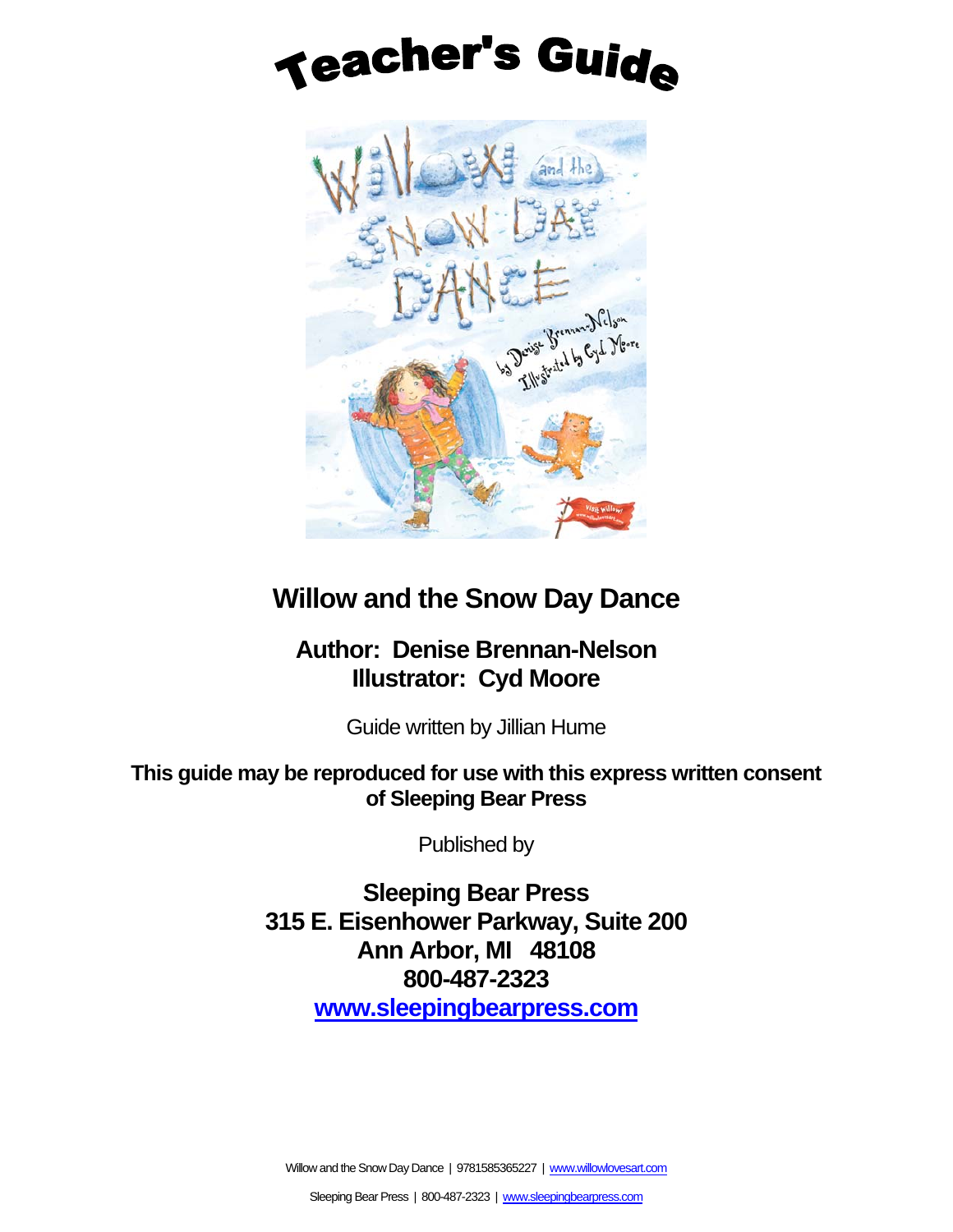

Snowman Shapes

Willow and the Snow Day Dance



In the story *Willow and the Snow Day Dance,* when Willow looks out the window on her snow day she sees many snowmen. Color the snowman below according to the color chart.

Oval: Peach Triangle: Orange Square: Brown Diamond: Blue Hexagon: Green Rectangle: Black Star: Yellow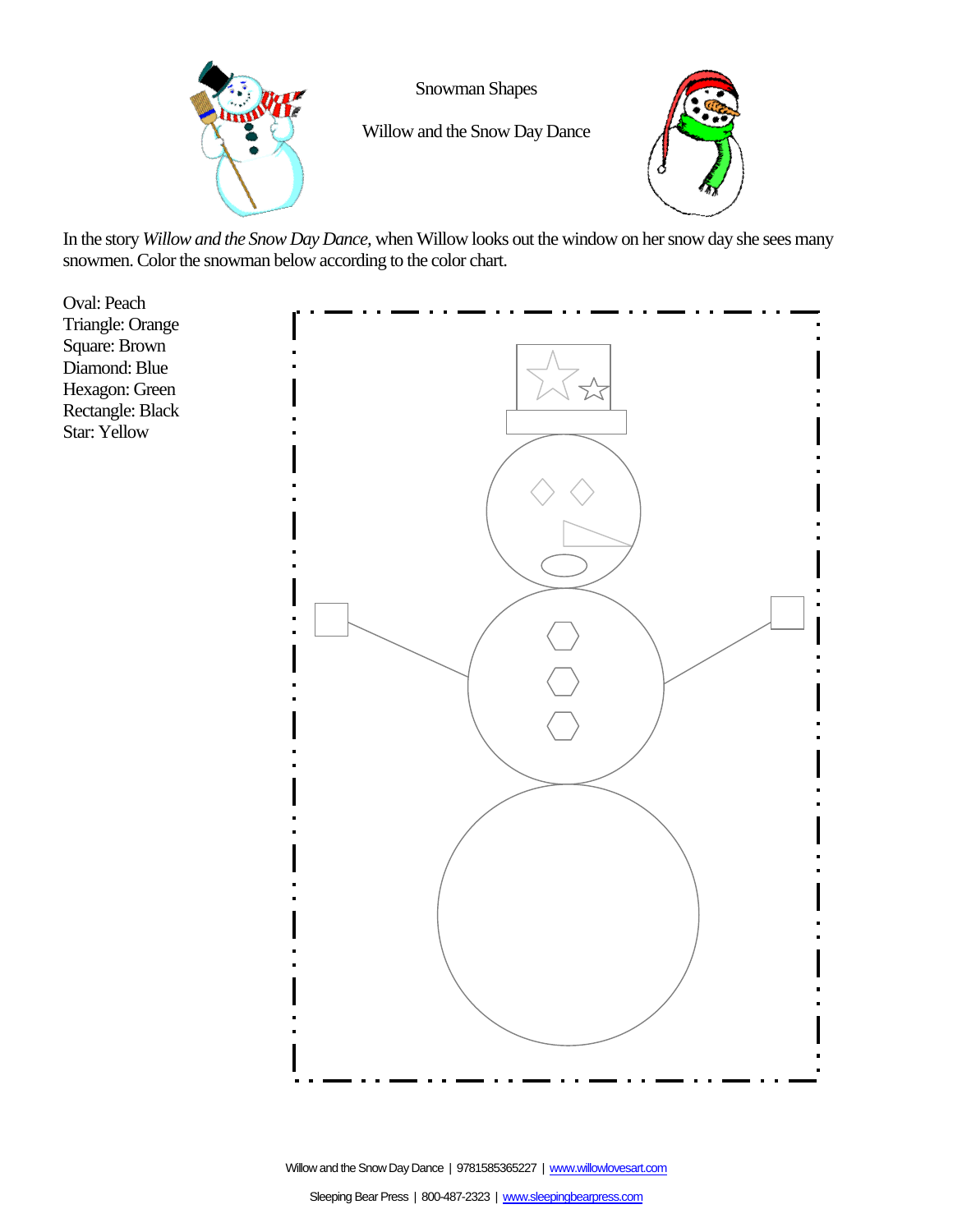

Creating a Story Board



Willow and the Snow Day Dance

Below, there are eight sentences about the story *Willow and the Snow Day Dance* that need to be put in order. Cut out the sentence strips and glue them in order at the bottom of the page.

| Willow imagined the hill behind the quiet gray<br>house covered in snow, perfect for sledding. | Willow received a note with directions<br>for the Snow Day Dance in her mailbox.                             |  |  |
|------------------------------------------------------------------------------------------------|--------------------------------------------------------------------------------------------------------------|--|--|
| Willow wrote a letter to her neighbors<br>asking for scraps for her garden art project.        | Willow collected hats, mittens, and scarves<br>for a charity drive.                                          |  |  |
| Willow helped her mom clean out the<br>flower beds.                                            | Willow noticed that the "Keep off"<br>sign was no longer on the hill.<br>Willow moved to a new neighborhood. |  |  |
| Willow and her classmates did the<br>Snow Day Dance before bed.                                |                                                                                                              |  |  |
|                                                                                                |                                                                                                              |  |  |

# **Willow and the Snow Day Dance**

Story Board

|      | 201111        |
|------|---------------|
|      |               |
|      | ในระบบระบ     |
| ---- | Ω<br>$\Omega$ |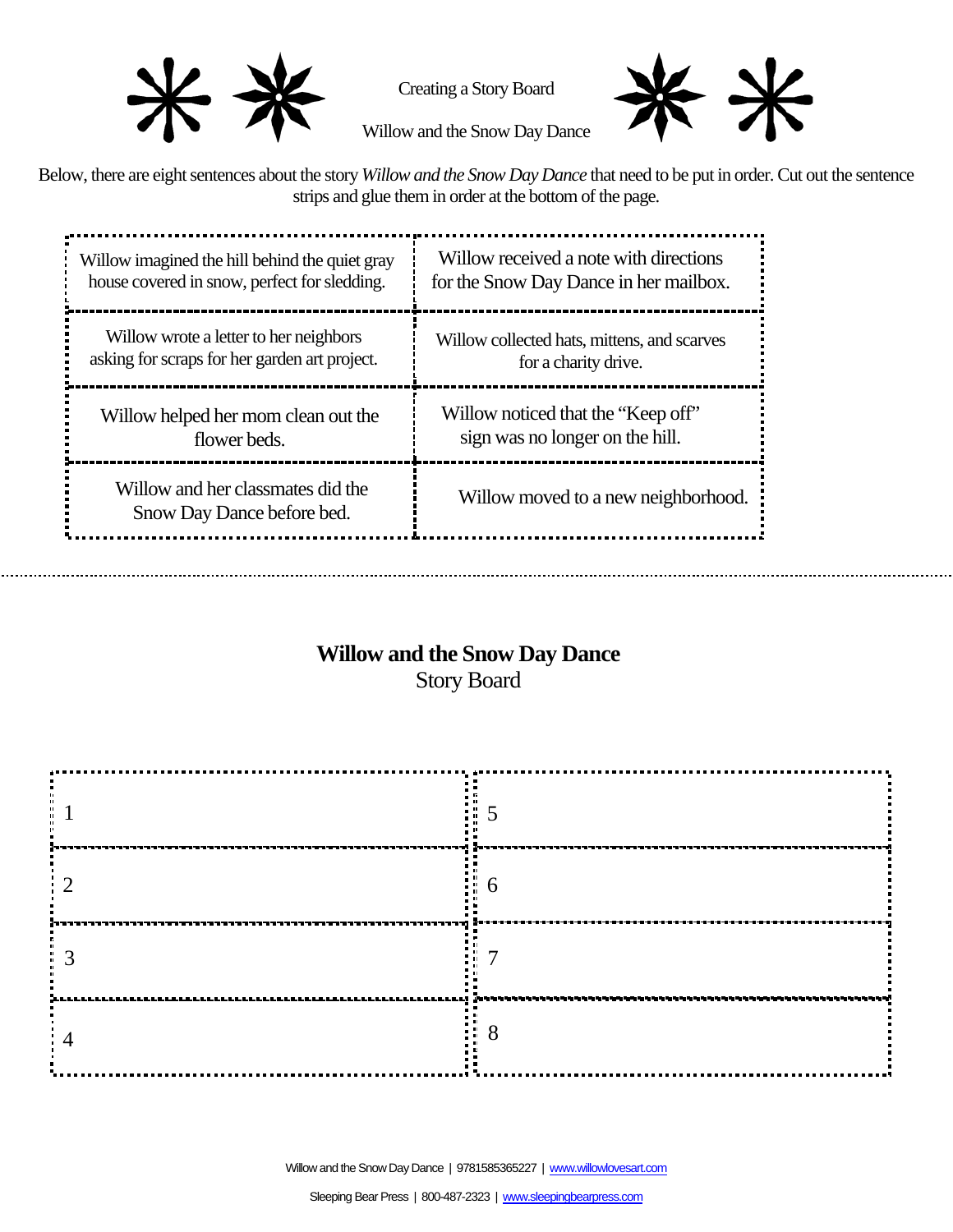

**Similes** 

Willow and the Snow Day Dance



Many authors use similes to create a visual image in the reader's head. A simile compares unlike things by using the word "like" or "as". Denise Brennan-Nelson uses two similes in the story *Willow and the Snow Day Dance.* She compares Mr. Larch to an old apple tree. She puts the image of a snow-covered hill into the reader's head by comparing it to a vanilla cupcake.

Pick three sentences from the book and rewrite them to include similes. Then, include a picture of the mental image that your sentence might create in the reader's head.

\_\_\_\_\_\_\_\_\_\_\_\_\_\_\_\_\_\_\_\_\_\_\_\_\_\_\_\_\_\_\_\_\_\_\_\_\_\_\_\_\_\_\_\_\_\_\_\_\_\_\_\_\_\_\_\_\_\_\_\_\_\_\_\_\_\_\_\_\_\_\_\_\_\_\_\_\_\_\_\_\_\_\_\_

\_\_\_\_\_\_\_\_\_\_\_\_\_\_\_\_\_\_\_\_\_\_\_\_\_\_\_\_\_\_\_\_\_\_\_\_\_\_\_\_\_\_\_\_\_\_\_\_\_\_\_\_\_\_\_\_\_\_\_\_\_\_\_\_\_\_\_\_\_\_\_\_\_\_\_\_\_\_\_\_\_\_\_\_

 $1.$   $\Box$ 

 $3.$ 

2. \_\_\_\_\_\_\_\_\_\_\_\_\_\_\_\_\_\_\_\_\_\_\_\_\_\_\_\_\_\_\_\_\_\_\_\_\_\_\_\_\_\_\_\_\_\_\_\_\_\_\_\_\_\_\_\_\_\_\_\_\_\_\_\_\_\_\_\_\_\_\_\_\_\_\_\_\_\_\_\_\_\_\_\_

Willow and the Snow Day Dance | 9781585365227 | www.willowlovesart.com

\_\_\_\_\_\_\_\_\_\_\_\_\_\_\_\_\_\_\_\_\_\_\_\_\_\_\_\_\_\_\_\_\_\_\_\_\_\_\_\_\_\_\_\_\_\_\_\_\_\_\_\_\_\_\_\_\_\_\_\_\_\_\_\_\_\_\_\_\_\_\_\_\_\_\_\_\_\_\_\_\_\_\_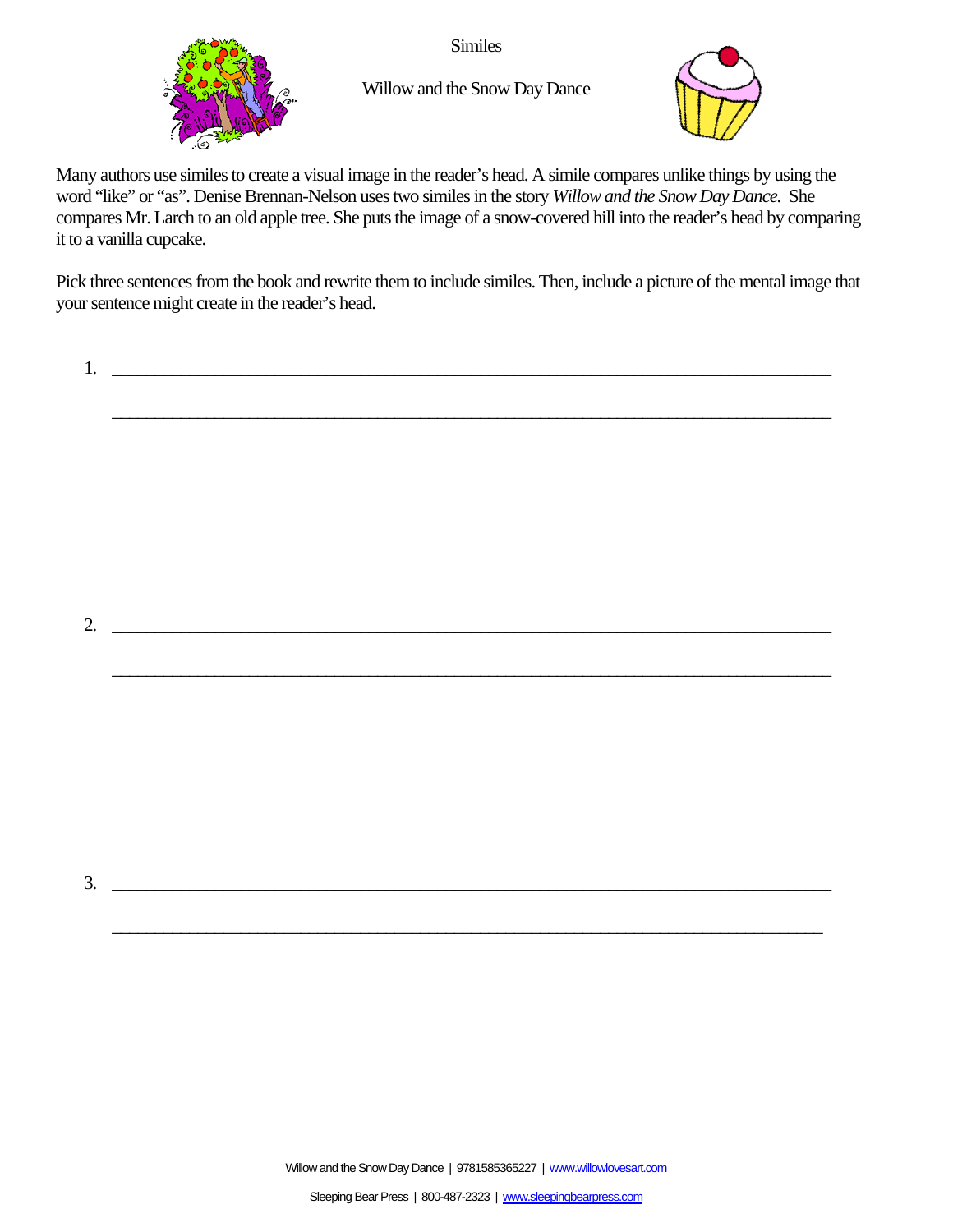

Weather Chart



Willow and the Snow Day Dance

*Willow and the Snow Day Dance* includes changing weather and different seasons. Predict the weather for this month, and then record the actual weather pattern for the month by drawing pictures in the calendar. Don't forget to write the dates of the month on the calendar. When the month is over, summarize what the weather was like.



| Sunday | Monday | Tuesday | Wednesday | Thursday | Friday | Saturday |
|--------|--------|---------|-----------|----------|--------|----------|
|        |        |         |           |          |        |          |
|        |        |         |           |          |        |          |
|        |        |         |           |          |        |          |
|        |        |         |           |          |        |          |
|        |        |         |           |          |        |          |
|        |        |         |           |          |        |          |
|        |        |         |           |          |        |          |
|        |        |         |           |          |        |          |
|        |        |         |           |          |        |          |
|        |        |         |           |          |        |          |
|        |        |         |           |          |        |          |
|        |        |         |           |          |        |          |

There were \_\_\_\_\_\_\_\_\_\_\_\_\_\_\_\_\_\_\_ sunny days this month.

There were \_\_\_\_\_\_\_\_\_\_\_\_\_\_\_\_\_\_\_ partly sunny days this month.

There were <u>executive cloudy</u> days this month.

There were  $\frac{1}{\sqrt{1-\frac{1}{2}}\sqrt{1-\frac{1}{2}}\sin y \, \frac{1}{\sqrt{1-\frac{1}{2}}}}$  rainy days this month.

There were \_\_\_\_\_\_\_\_\_\_\_\_\_\_\_\_\_\_\_ snowy days this month.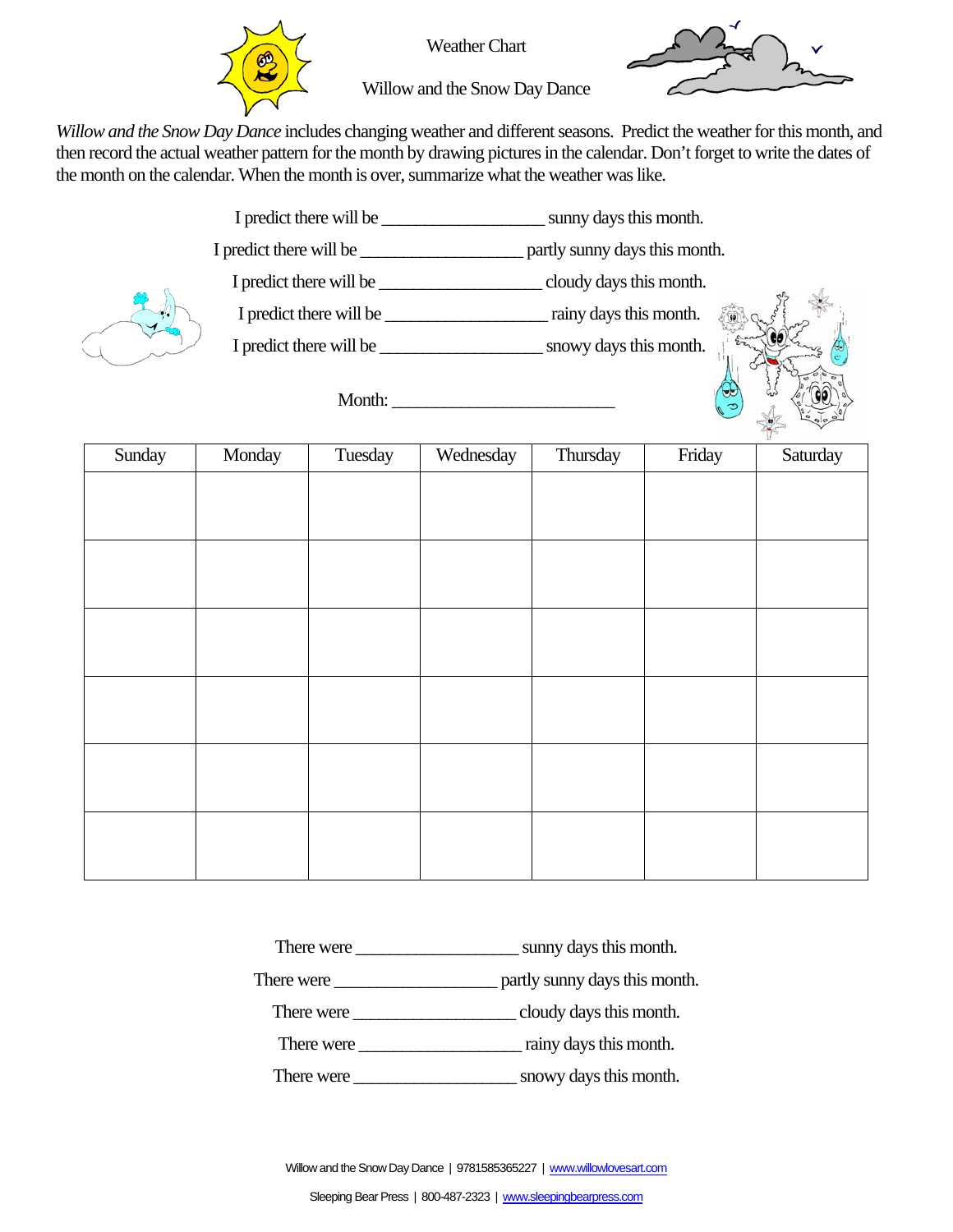Snow Day Short Story



When Willow goes to play outside on her snow day, Mr. Larch is on the hill sledding. He is wearing a smile and talking to Willow and others in the neighborhood. Use the space below to write a short story about the rest of their snow day. Use as many details as possible, making sure that Mr. Larch and Willow are included in the snow day activities.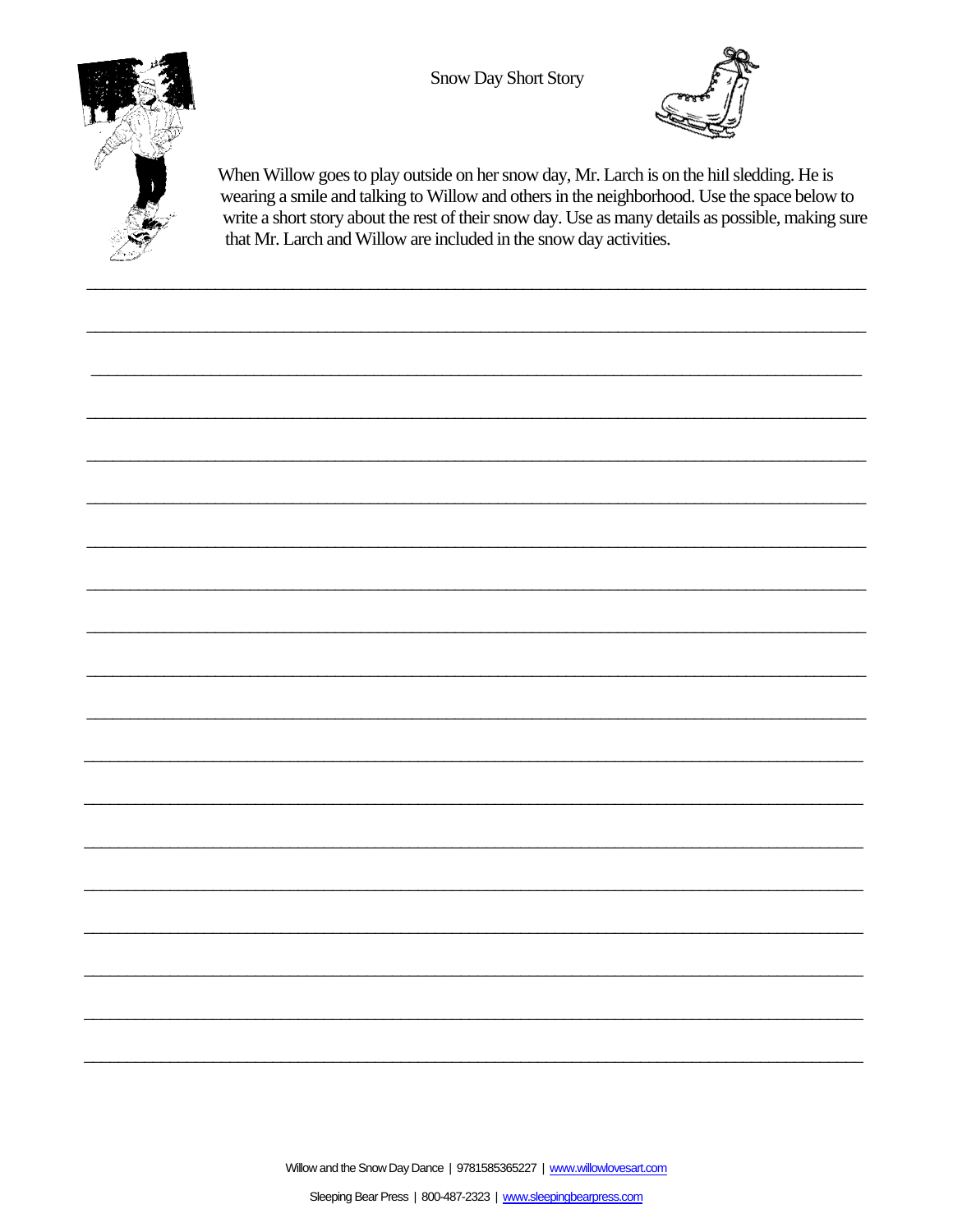

Nature Diorama



Willow and the Snow Day Dance

Pick a scene from *Willow and the Snow Day Dance* and have fun creating a three-dimensional model of the scene. Your goal is to make a diorama using mostly items from nature. Be as creative as possible, even painting or coloring the items that you find outside to fit the scene from the book.



Materials: Shoe box Markers or paint **Scissors Glue** Items from nature: sticks, stones, plants, dirt, etc.



Below, create a sketch of what you want your diorama to look like. You can recreate a picture from the book, or create a scene that didn't have a picture with it in the book. Remember to include as much detail as possible.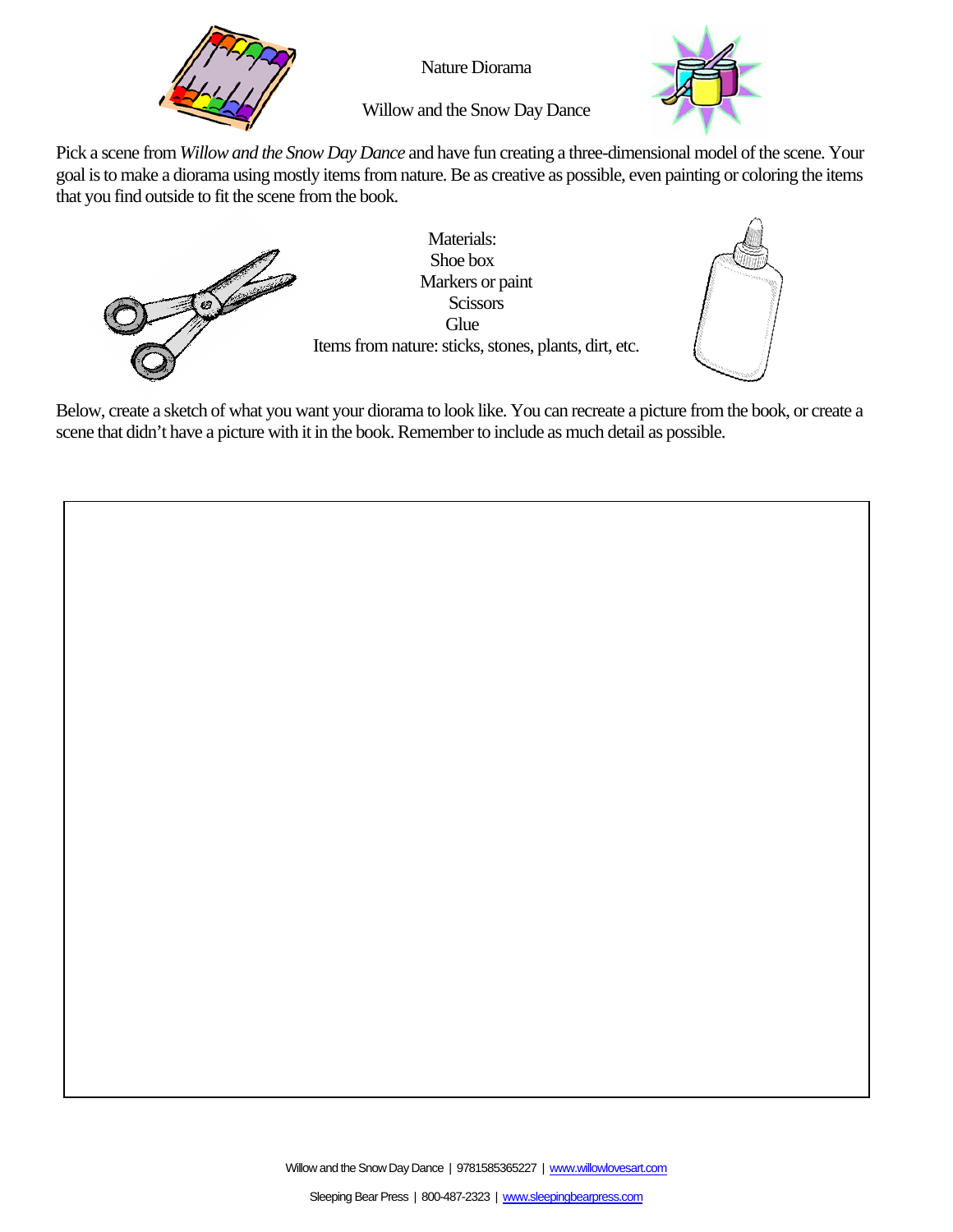

Silly Superstitions



Willow and the Snow Day Dance

The Snow Day Dance is a superstition. There are many variations of the Snow Day Dance, like flushing ice cubes down the toilet before bed. Create your own superstition. First, decide what the outcome of the superstition will be. Will it be to score the most goals in the soccer game, or to lose your tooth tonight? Be creative! Then, come up with situations to cause your superstition to come true. The Snow Day Dance has three parts; your superstition should have at least five parts. Write a short story to go along with your superstition.



Other examples of superstitions include:

If you break a mirror you will have seven years of bad luck. Find a penny, pick it up, all day long you'll have good luck. Walking under a ladder will bring bad luck. Carry a rabbit's foot for good luck. Opening an umbrella inside will bring bad luck.

\_\_\_\_\_\_\_\_\_\_\_\_\_\_\_\_\_\_\_\_\_\_\_\_\_\_\_\_\_\_\_\_\_\_\_\_\_\_\_\_\_\_\_\_\_\_\_\_\_\_\_\_\_\_\_\_\_\_\_\_\_\_\_\_\_\_\_\_\_\_\_\_\_\_\_\_\_\_\_\_\_\_\_\_\_\_\_\_\_\_\_

\_\_\_\_\_\_\_\_\_\_\_\_\_\_\_\_\_\_\_\_\_\_\_\_\_\_\_\_\_\_\_\_\_\_\_\_\_\_\_\_\_\_\_\_\_\_\_\_\_\_\_\_\_\_\_\_\_\_\_\_\_\_\_\_\_\_\_\_\_\_\_\_\_\_\_\_\_\_\_\_\_\_\_\_\_\_\_\_\_\_\_

\_\_\_\_\_\_\_\_\_\_\_\_\_\_\_\_\_\_\_\_\_\_\_\_\_\_\_\_\_\_\_\_\_\_\_\_\_\_\_\_\_\_\_\_\_\_\_\_\_\_\_\_\_\_\_\_\_\_\_\_\_\_\_\_\_\_\_\_\_\_\_\_\_\_\_\_\_\_\_\_\_\_\_\_\_\_\_\_\_\_

\_\_\_\_\_\_\_\_\_\_\_\_\_\_\_\_\_\_\_\_\_\_\_\_\_\_\_\_\_\_\_\_\_\_\_\_\_\_\_\_\_\_\_\_\_\_\_\_\_\_\_\_\_\_\_\_\_\_\_\_\_\_\_\_\_\_\_\_\_\_\_\_\_\_\_\_\_\_\_\_\_\_\_\_\_\_\_\_\_\_\_

\_\_\_\_\_\_\_\_\_\_\_\_\_\_\_\_\_\_\_\_\_\_\_\_\_\_\_\_\_\_\_\_\_\_\_\_\_\_\_\_\_\_\_\_\_\_\_\_\_\_\_\_\_\_\_\_\_\_\_\_\_\_\_\_\_\_\_\_\_\_\_\_\_\_\_\_\_\_\_\_\_\_\_\_\_\_\_\_\_\_\_

\_\_\_\_\_\_\_\_\_\_\_\_\_\_\_\_\_\_\_\_\_\_\_\_\_\_\_\_\_\_\_\_\_\_\_\_\_\_\_\_\_\_\_\_\_\_\_\_\_\_\_\_\_\_\_\_\_\_\_\_\_\_\_\_\_\_\_\_\_\_\_\_\_\_\_\_\_\_\_\_\_\_\_\_\_\_\_\_\_\_\_

\_\_\_\_\_\_\_\_\_\_\_\_\_\_\_\_\_\_\_\_\_\_\_\_\_\_\_\_\_\_\_\_\_\_\_\_\_\_\_\_\_\_\_\_\_\_\_\_\_\_\_\_\_\_\_\_\_\_\_\_\_\_\_\_\_\_\_\_\_\_\_\_\_\_\_\_\_\_\_\_\_\_\_\_\_\_\_\_\_\_\_

\_\_\_\_\_\_\_\_\_\_\_\_\_\_\_\_\_\_\_\_\_\_\_\_\_\_\_\_\_\_\_\_\_\_\_\_\_\_\_\_\_\_\_\_\_\_\_\_\_\_\_\_\_\_\_\_\_\_\_\_\_\_\_\_\_\_\_\_\_\_\_\_\_\_\_\_\_\_\_\_\_\_\_\_\_\_\_\_\_\_\_

\_\_\_\_\_\_\_\_\_\_\_\_\_\_\_\_\_\_\_\_\_\_\_\_\_\_\_\_\_\_\_\_\_\_\_\_\_\_\_\_\_\_\_\_\_\_\_\_\_\_\_\_\_\_\_\_\_\_\_\_\_\_\_\_\_\_\_\_\_\_\_\_\_\_\_\_\_\_\_\_\_\_\_\_\_\_\_\_\_\_\_

\_\_\_\_\_\_\_\_\_\_\_\_\_\_\_\_\_\_\_\_\_\_\_\_\_\_\_\_\_\_\_\_\_\_\_\_\_\_\_\_\_\_\_\_\_\_\_\_\_\_\_\_\_\_\_\_\_\_\_\_\_\_\_\_\_\_\_\_\_\_\_\_\_\_\_\_\_\_\_\_\_\_\_\_\_\_\_\_\_\_\_

\_\_\_\_\_\_\_\_\_\_\_\_\_\_\_\_\_\_\_\_\_\_\_\_\_\_\_\_\_\_\_\_\_\_\_\_\_\_\_\_\_\_\_\_\_\_\_\_\_\_\_\_\_\_\_\_\_\_\_\_\_\_\_\_\_\_\_\_\_\_\_\_\_\_\_\_\_\_\_\_\_\_\_\_\_\_\_\_\_\_\_

\_\_\_\_\_\_\_\_\_\_\_\_\_\_\_\_\_\_\_\_\_\_\_\_\_\_\_\_\_\_\_\_\_\_\_\_\_\_\_\_\_\_\_\_\_\_\_\_\_\_\_\_\_\_\_\_\_\_\_\_\_\_\_\_\_\_\_\_\_\_\_\_\_\_\_\_\_\_\_\_\_\_\_\_\_\_\_\_\_\_\_

\_\_\_\_\_\_\_\_\_\_\_\_\_\_\_\_\_\_\_\_\_\_\_\_\_\_\_\_\_\_\_\_\_\_\_\_\_\_\_\_\_\_\_\_\_\_\_\_\_\_\_\_\_\_\_\_\_\_\_\_\_\_\_\_\_\_\_\_\_\_\_\_\_\_\_\_\_\_\_\_\_\_\_\_\_\_\_\_\_\_\_

\_\_\_\_\_\_\_\_\_\_\_\_\_\_\_\_\_\_\_\_\_\_\_\_\_\_\_\_\_\_\_\_\_\_\_\_\_\_\_\_\_\_\_\_\_\_\_\_\_\_\_\_\_\_\_\_\_\_\_\_\_\_\_\_\_\_\_\_\_\_\_\_\_\_\_\_\_\_\_\_\_\_\_\_\_\_\_\_\_\_\_

\_\_\_\_\_\_\_\_\_\_\_\_\_\_\_\_\_\_\_\_\_\_\_\_\_\_\_\_\_\_\_\_\_\_\_\_\_\_\_\_\_\_\_\_\_\_\_\_\_\_\_\_\_\_\_\_\_\_\_\_\_\_\_\_\_\_\_\_\_\_\_\_\_\_\_\_\_\_\_\_\_\_\_\_\_\_\_\_\_\_\_

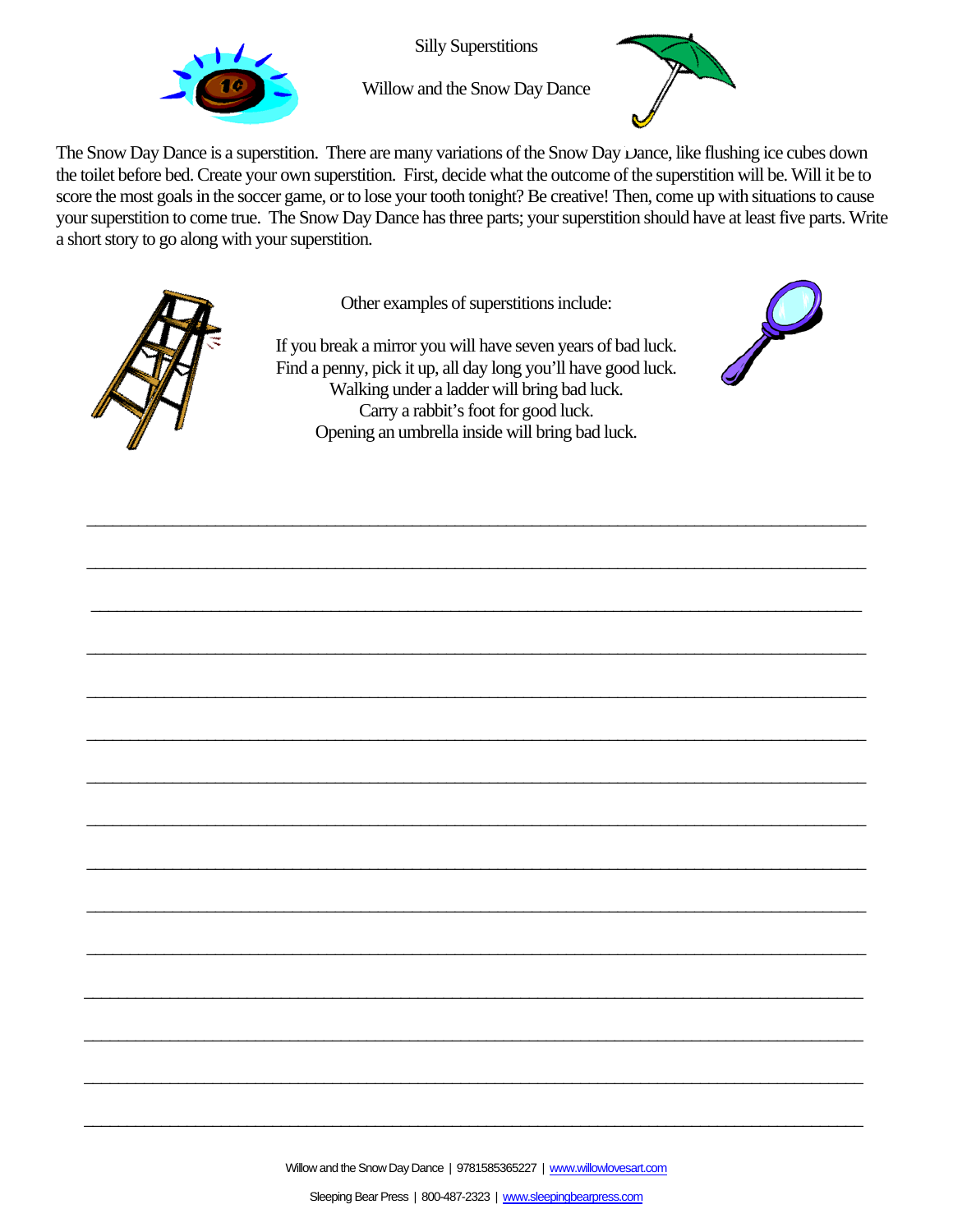#### Map Skills Willow and the Snow Day Dance



Help Willow, in the South West corner, get to the snow man in the North East corner. On her way to the snowman, she must avoid all obstacles. Trace the path that Willow will take and then fill out the direction sheet below the map. The first three steps have been done for you. Good Luck!



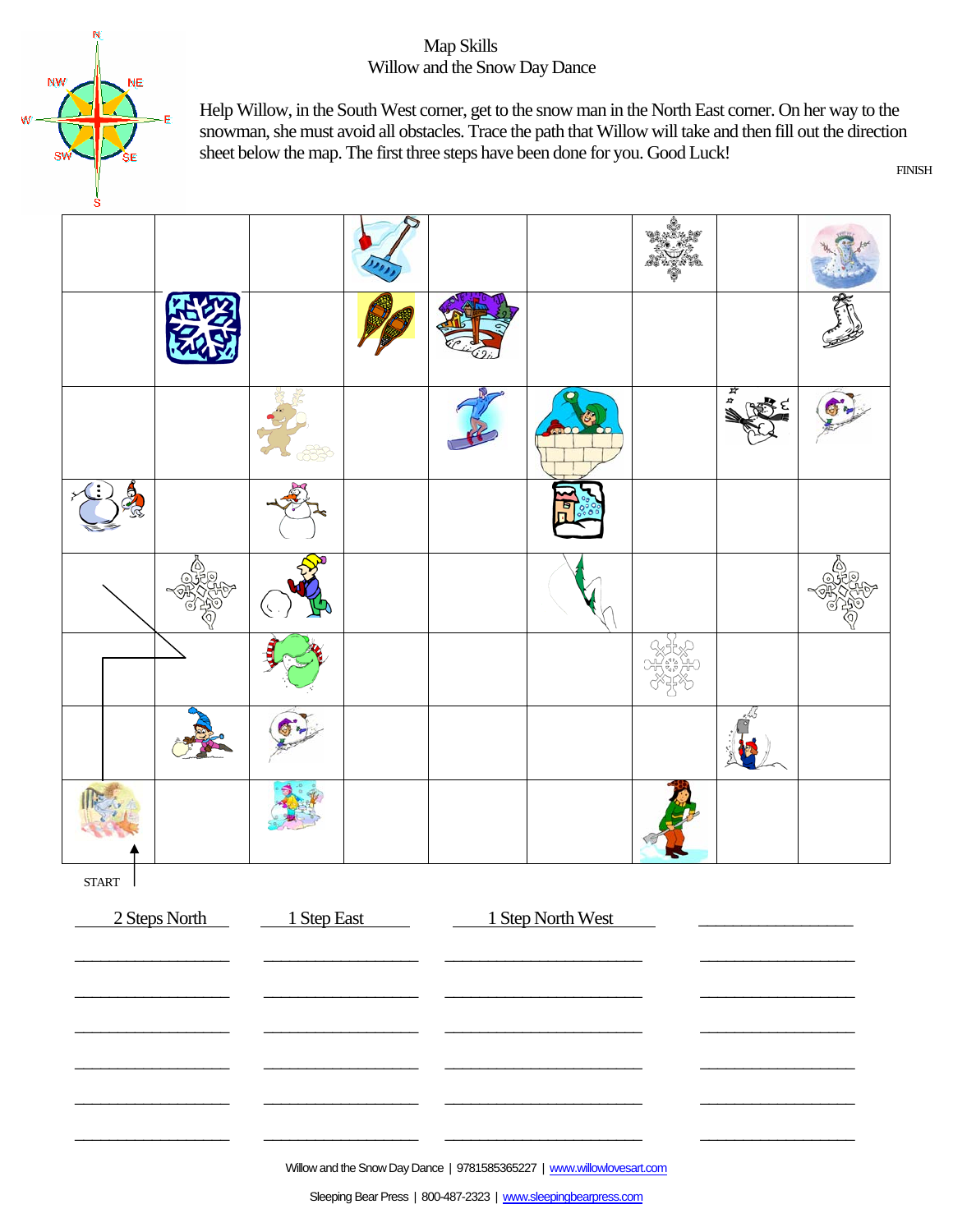

A Letter to Your Neighbor

Willow and the Snow Day Dance



In the story *Willow and the Snow Day Dance,* Willow writes letters to her neighbors asking for help with different things. She asked for items for her garden, for donations for a charity, and for help with the snow day dance. Write a letter to a neighboring class asking for help with something that you'd like to accomplish. Notice that her letters include illustrations; yours should, too. Your letter can be fiction or nonfiction.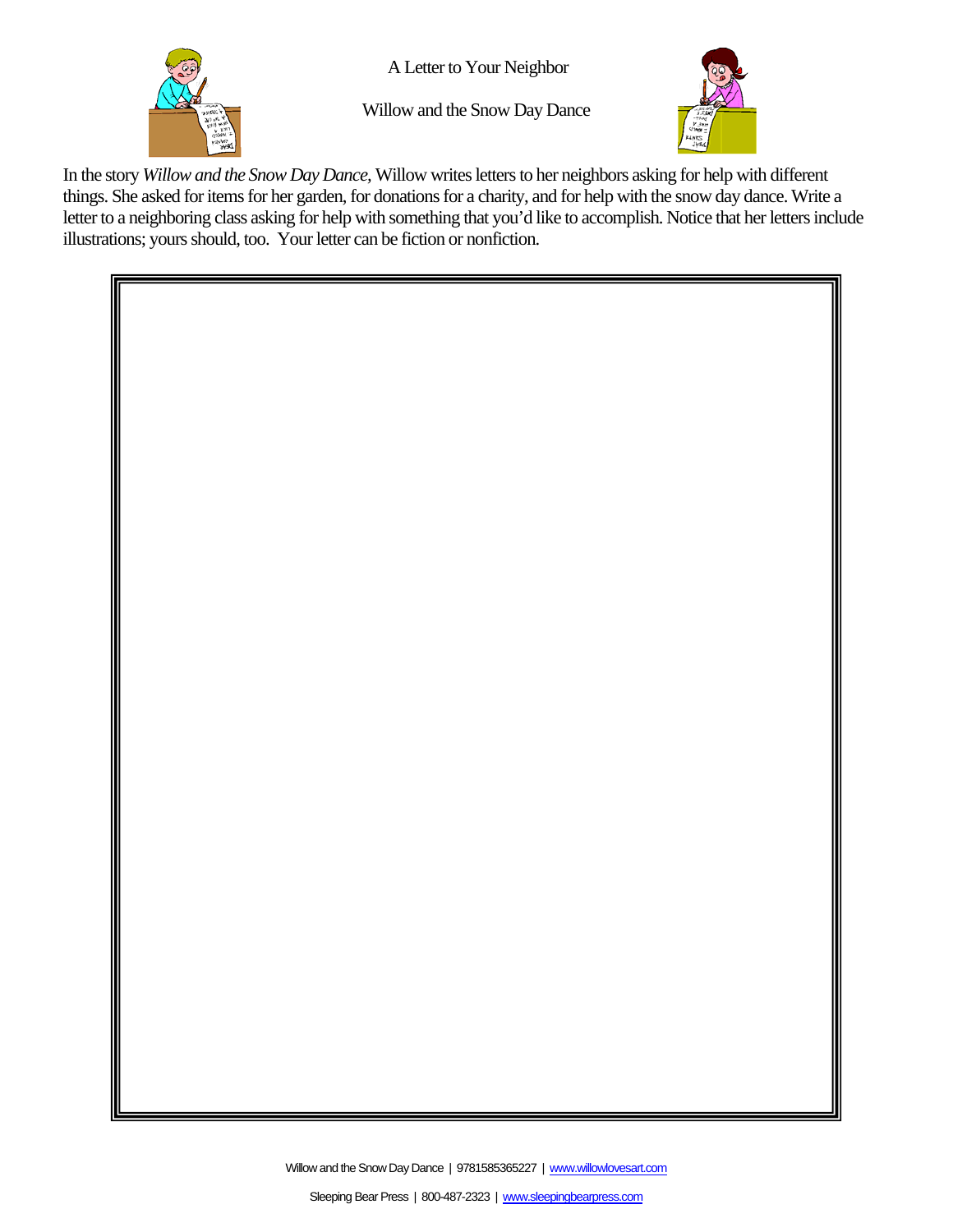#### Cause & Effect

#### Willow and the Snow Day Dance

Many of Willow's actions cause something to happen in the book. For example, Willow writes to her neighbors asking for seeds or seedlings for her garden. Her neighbors share their seeds and seedlings so she can grow a garden at her new house. The cause was Willow writing a letter, and the effect was her neighbors' sharing. In the graphic organizer below, come up with three more cause/effect examples from the story *Willow and the Snow Day Dance.*



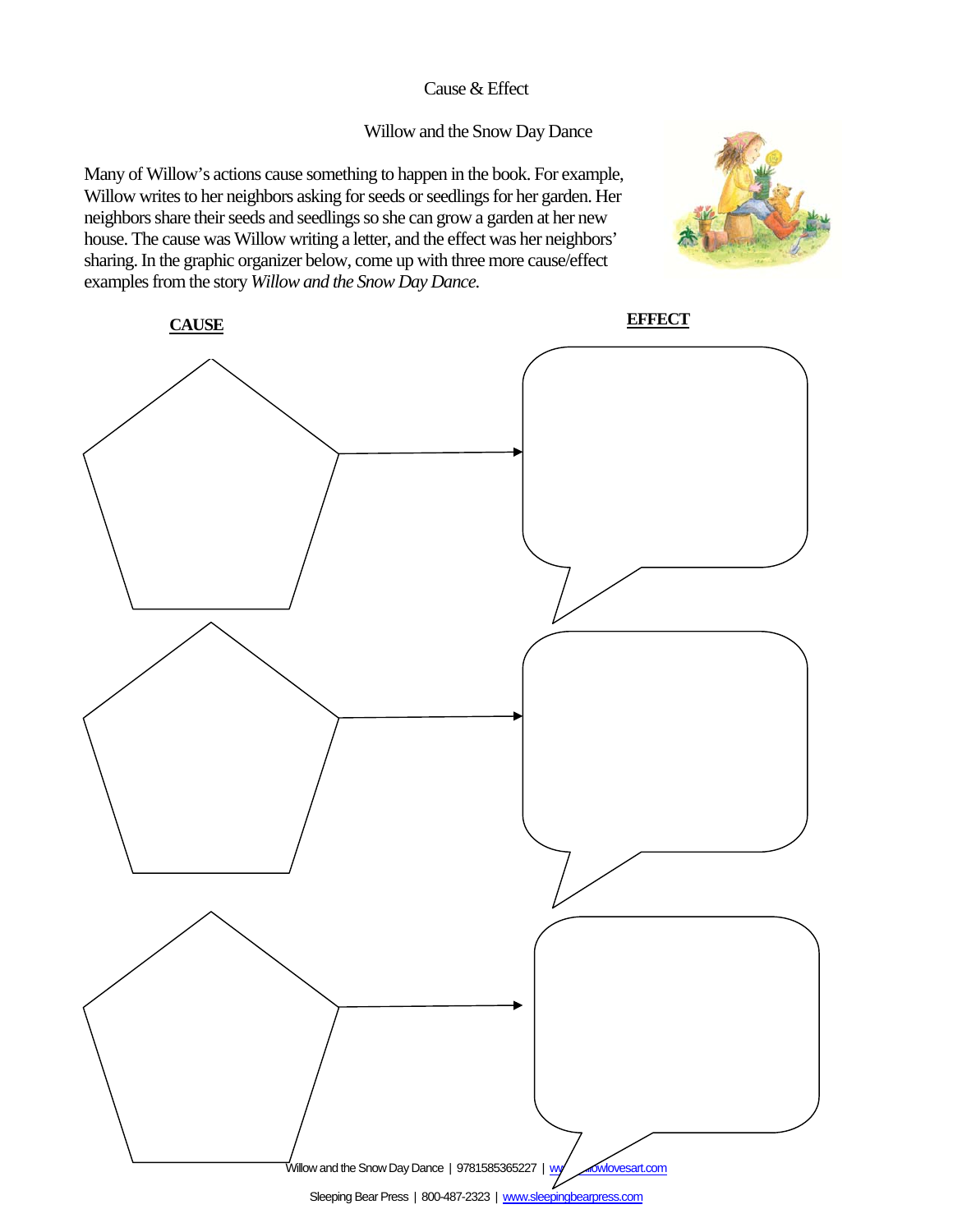

Make a Bird House



Willow and the Snow Day Dance

Willow creates her own market to help raise money for the charity event at her school. She sells decorations from her garden. One decoration is a bird house. Gather materials and follow the instructions below to a creative bird house.

Using a coffee can with a lid you can create an animal-inspired bird house. With the lid on the coffee can, the lid itself will be the face of your animal. The coffee can will act as the body. Some examples of animals that you can make include, but are not limited to: bee, pig, dog, cat, etc. The mouth is where the bird will fly in and out, and needs to be cut to size before painting and decorating.

Materials:

 Coffee can **Scissors Glue**  Acrylic paint or model car paint Sandpaper Suggested Materials Pipe cleaners Google eyes Craft foam Scrap paper

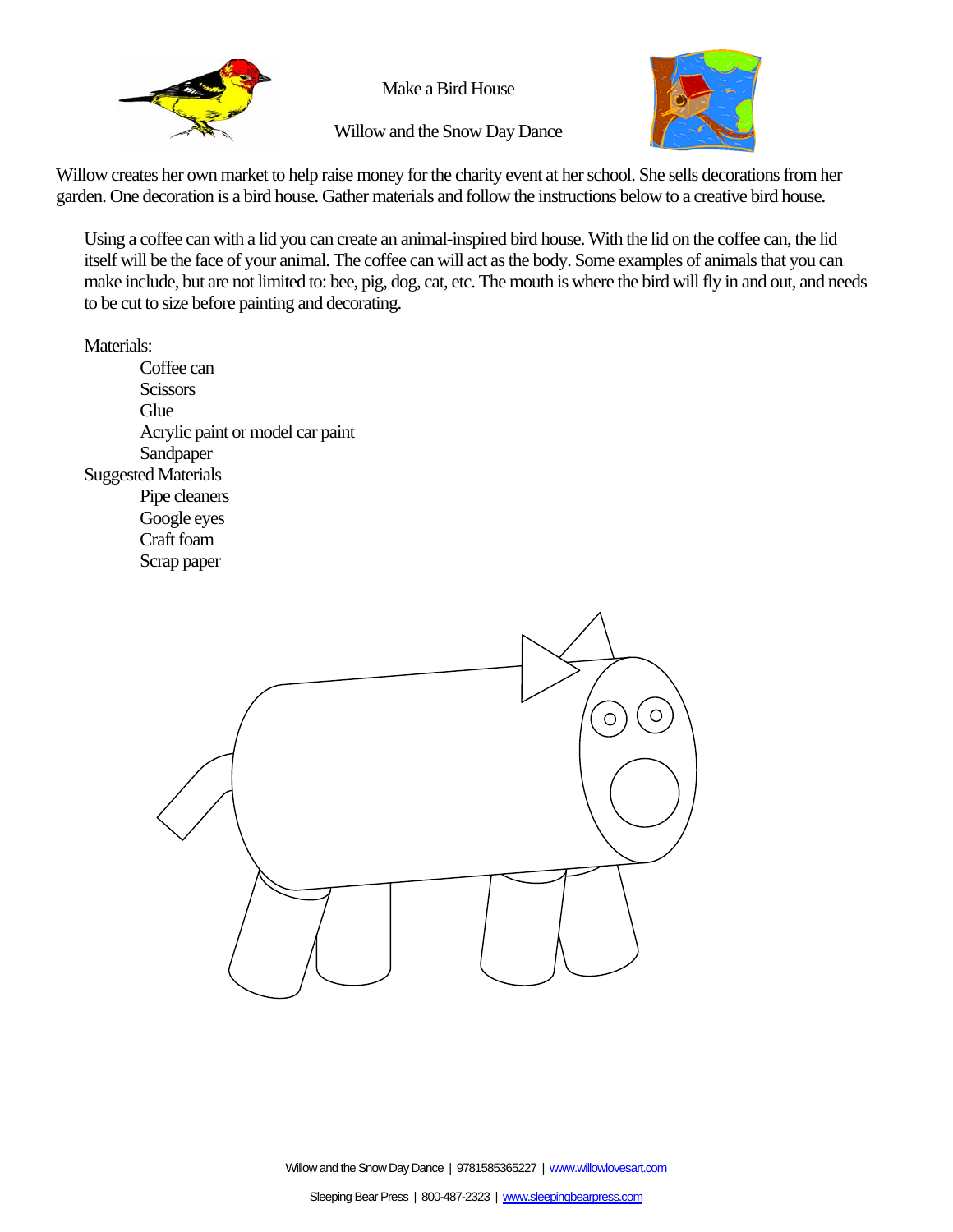#### Willow's Market



#### Willow and the Snow Day Dance

Below is a list of things that are available for people to buy at Willow's Market. Order three different items for yourself, and then ask three friends or family members to buy three different items. Record each order and find the total cost. Then, find the change each person would get from \$20.

| <b>Small Bird Feeder</b><br><b>Tire Decoration</b><br><b>Stepping Stone</b> | \$5<br>\$9<br>\$4 |
|-----------------------------------------------------------------------------|-------------------|
| <b>Metal Flower</b><br>Large Bird Feeder                                    | \$3<br>\$6        |

| Name: EXAMPLE<br><b>Stepping Stone</b><br>\$4<br>$\frac{1}{3}$<br><b>Metal Flower</b><br>Large Bird Feeder<br>\$6 | Name:                |
|-------------------------------------------------------------------------------------------------------------------|----------------------|
| TOTAL: \$13<br>Change from \$20: \$7                                                                              |                      |
|                                                                                                                   | TOTAL: \$            |
|                                                                                                                   | Change from \$20: \$ |
| Name: Name:                                                                                                       |                      |
|                                                                                                                   |                      |
|                                                                                                                   |                      |
| TOTAL: \$                                                                                                         | TOTAL: \$            |
| Change from \$20: \$                                                                                              | Change from \$20: \$ |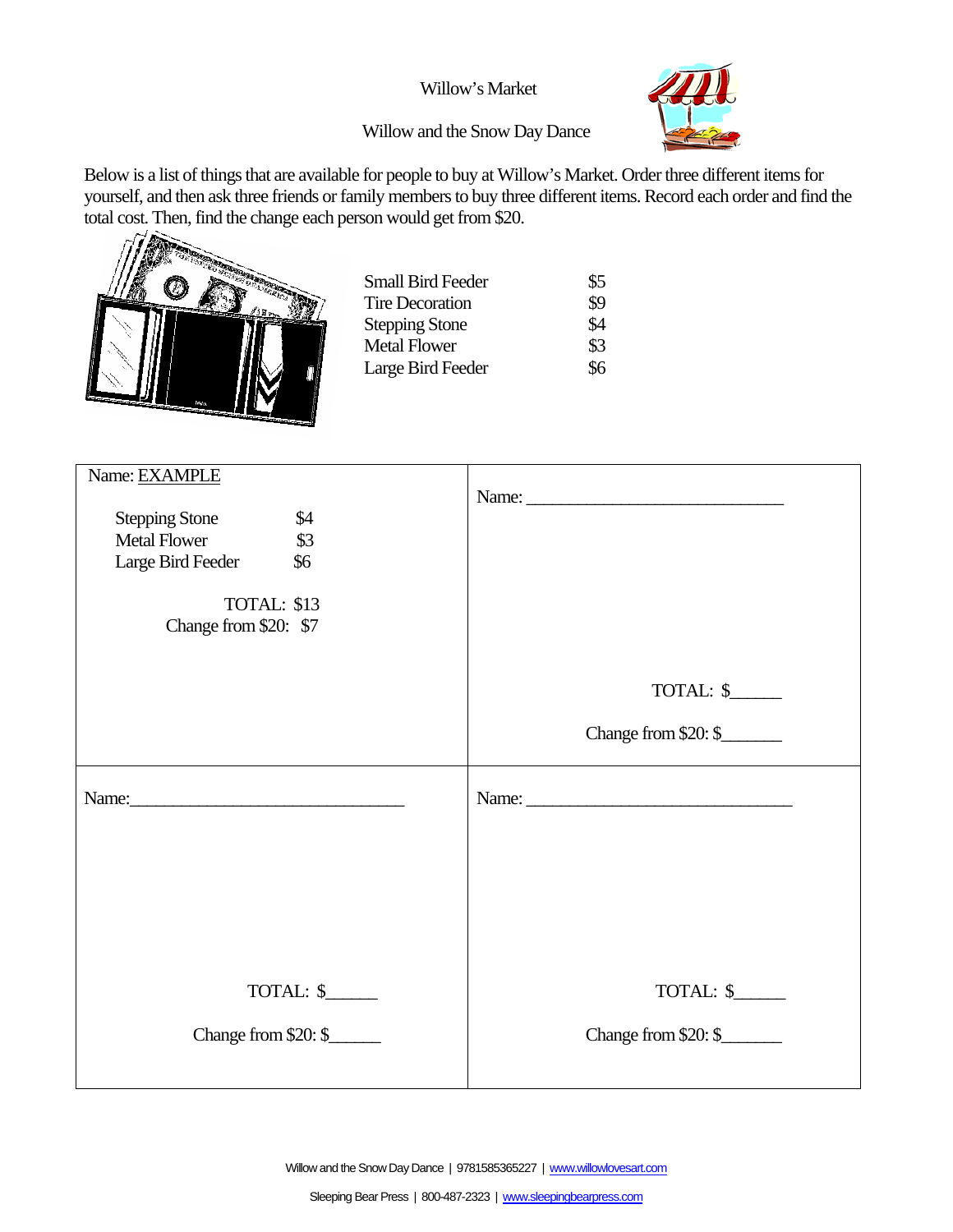

Character Traits



Willow and the Snow Day Dance

Willow and Mr. Larch are two very different people. Use the boxes below to list as many character traits about them as you can. Then, complete the other four boxes according to the label in each.

Some character traits include: creative, stubborn, adventurous, messy, dull, and serious

| <b>Willow</b>                       | Mr. Larch      |
|-------------------------------------|----------------|
|                                     |                |
|                                     |                |
|                                     |                |
|                                     |                |
|                                     |                |
|                                     |                |
|                                     |                |
|                                     |                |
|                                     |                |
|                                     |                |
|                                     |                |
|                                     |                |
|                                     |                |
|                                     |                |
|                                     |                |
|                                     |                |
|                                     |                |
|                                     |                |
|                                     |                |
| Favorite Character (from any book): | Family Member: |
|                                     |                |
|                                     |                |
|                                     |                |
|                                     |                |
|                                     |                |
|                                     |                |
|                                     |                |
|                                     |                |
|                                     |                |
|                                     |                |
|                                     |                |
|                                     |                |
|                                     |                |
|                                     |                |
|                                     |                |
|                                     |                |
|                                     |                |
|                                     |                |
|                                     |                |
|                                     |                |
| Friend:                             | Any Teacher:   |
|                                     |                |
|                                     |                |
|                                     |                |
|                                     |                |
|                                     |                |
|                                     |                |
|                                     |                |
|                                     |                |
|                                     |                |
|                                     |                |
|                                     |                |
|                                     |                |
|                                     |                |
|                                     |                |
|                                     |                |
|                                     |                |
|                                     |                |
|                                     |                |
|                                     |                |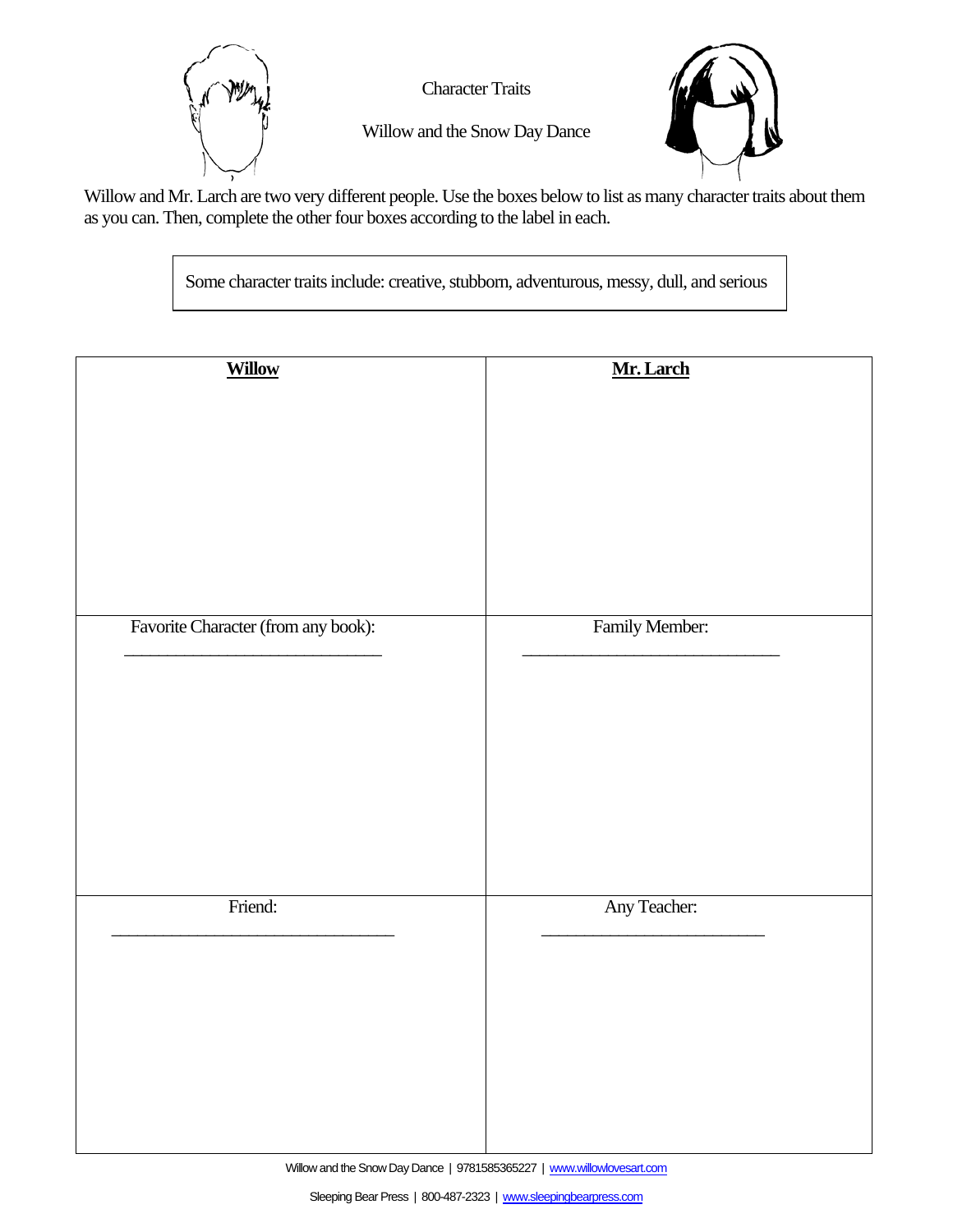#### Graphing Snow Day Activities

#### Willow and the Snow Day Dance

 In the story *Willow and the Snow Day Dance,* Willow falls asleep every night thinking of all the things she could do when it snowed. Ask at least 12 people what they would do during a snow day. Record their answers as tally marks in the chart below. Then, create a bar graph to display the data that you have collected. Don't forget to label graph title, x axis, y axis, and the scale.



|           |         |          |        |         | $\tilde{}$  |
|-----------|---------|----------|--------|---------|-------------|
| Build a   | Go Ice  | Have a   | Make   | Build a | Stay inside |
| Snow Fort | Skating | Snowball | Snow   | Snowman | where it's  |
|           |         | Fight    | Angels |         | warm.       |
|           |         |          |        |         |             |
|           |         |          |        |         |             |
|           |         |          |        |         |             |
|           |         |          |        |         |             |
|           |         |          |        |         |             |
|           |         |          |        |         |             |

(Graph Title)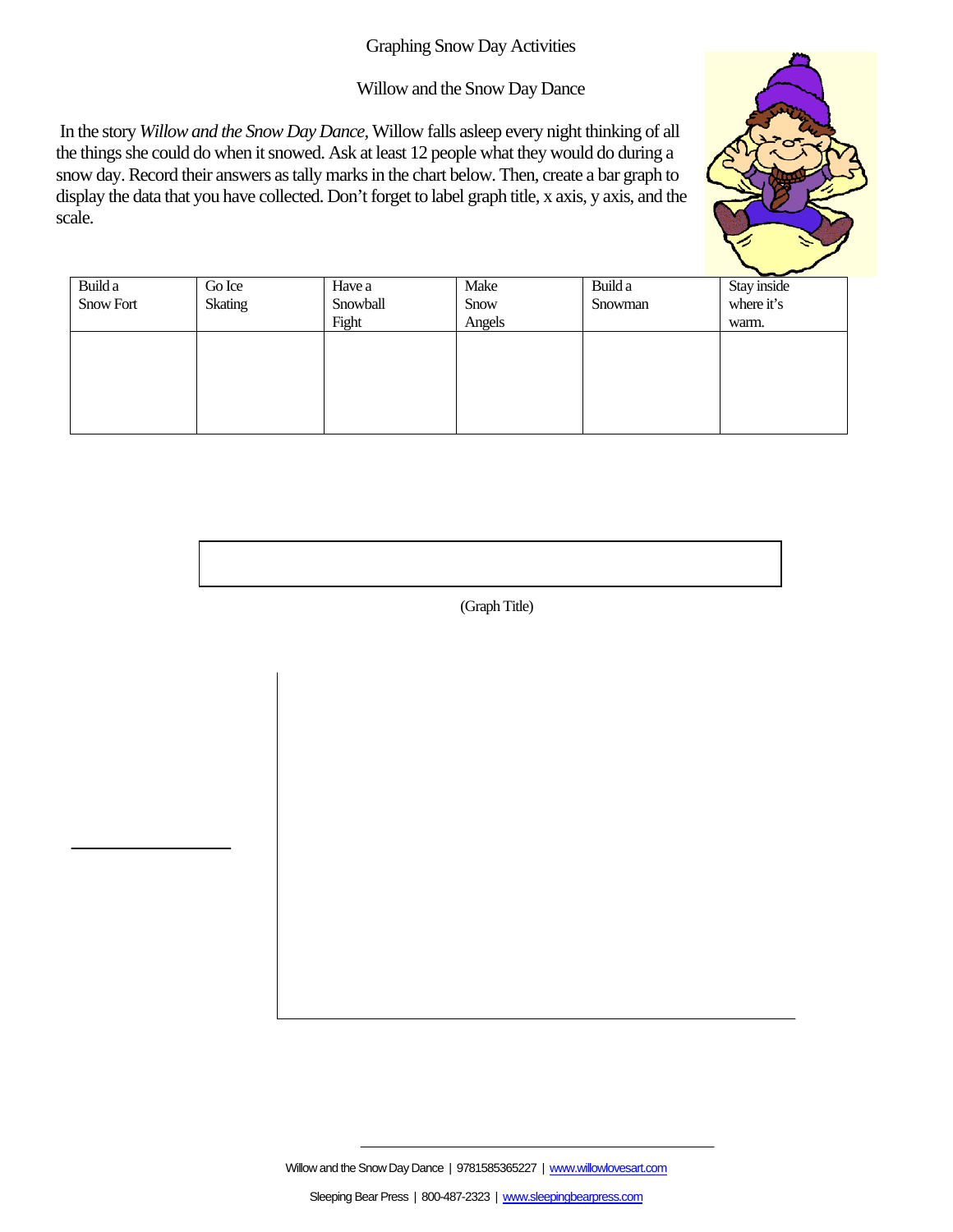#### No-Bake Chocolate Crackle Cookies

Willow and the Snow Day Dance

Although it would be fun, not every minute of a snow day can be spent outside. Make these sweet treats to enjoy with your hot cocoa when you come inside from the bitter cold.

Total Time: 10 minutes

Ingredients: 3 ounces semisweet chocolate 2 cups crispy rice cereal 2 (5 inch by 2 ½ inch each) graham crackers, broken into small pieces



Directions:

1. Line cookie sheet with waxed paper. In 2-quart microwave-safe bowl, heat chocolate in microwave oven on High 1 to 1 1/2 minutes or until melted, stirring once. Add cereal and crackers; stir until coated.

2. Drop mixture by 1/3 cups onto lined cookie sheet. With fingertips, shape mixture to form rounded mound if necessary. Refrigerate cookies 30 minutes to set. Store cookies in tightly covered container at room temperature.